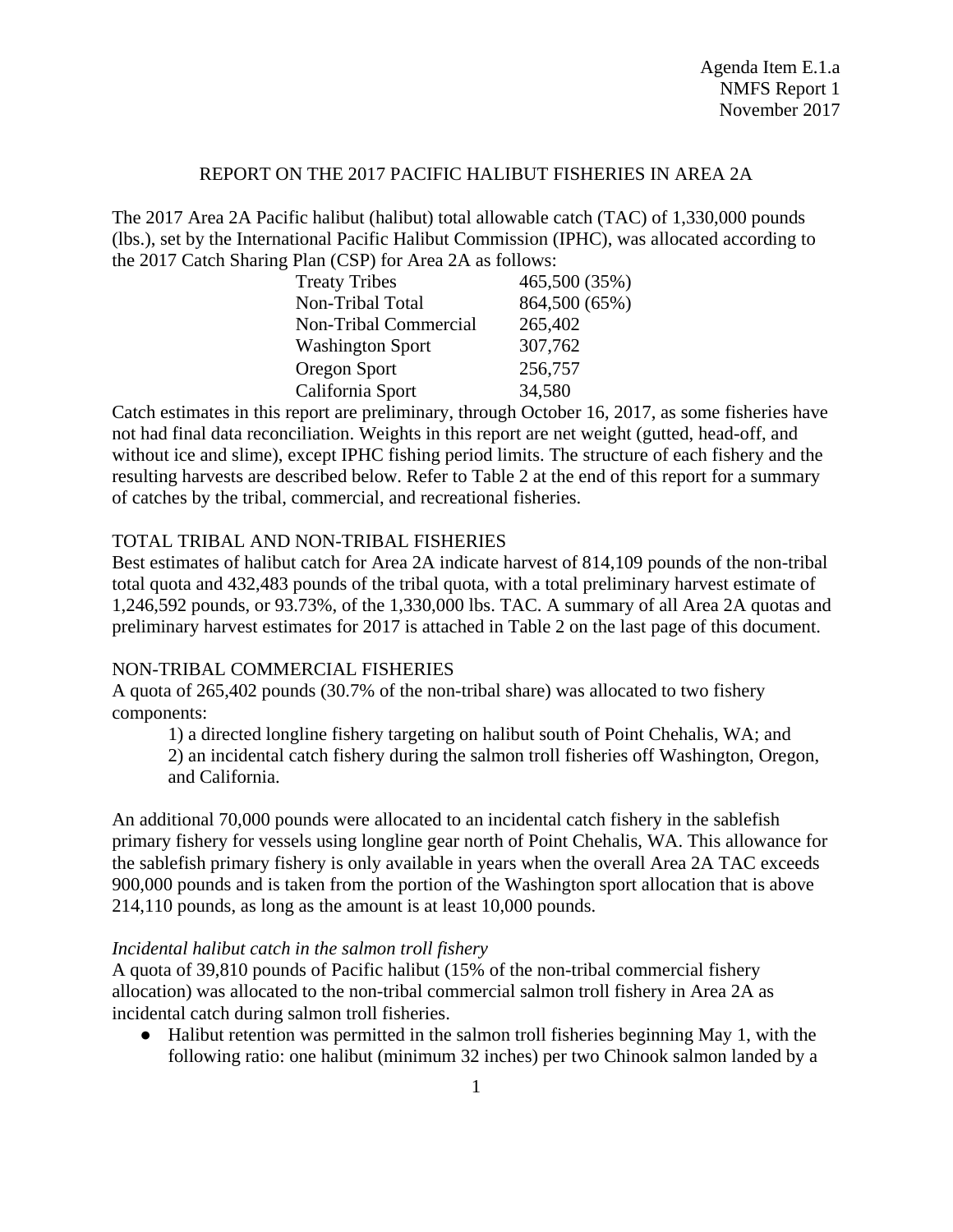salmon troller, except that one halibut could be landed without meeting the ratio requirement, and no more than 35 halibut could be landed per trip.

- On July 1, the ratio changed to one halibut per four Chinook, except that one halibut could be landed without meeting the ratio requirement, and no more than 10 halibut could be landed per trip.
- The allocation of halibut in the salmon troll fishery was estimated to have been taken and the fishery closed August 3, with an estimated catch of 38,621 pounds.

Fishing with salmon troll gear is prohibited within the Salmon Troll Yelloweye Rockfish Conservation Area (YRCA) off the northern Washington Coast. Additionally, the "C-shaped" North Coast Recreational YRCA off Washington is designated as an area to be avoided (a voluntary closure) by salmon trollers.

#### *Directed fishery targeting halibut*

A quota of 225,591 pounds (85% of the non-tribal commercial fishery allocation) was allocated to the directed longline fishery targeting on halibut in southern Washington, Oregon, and California. The fishery was confined to the area south of Subarea 2A-1 (south of Point Chehalis, WA;  $46^{\circ}53.30'$  N. lat.). In addition, there are closed areas along the coast defined by depth contours. Between the U.S./Canada border and 40°10' N. lat. the western boundary is defined by a line approximating the 100 fm depth contour. The eastern boundary is defined as follows: Between the U.S./Canada border and 46°16' N. lat., the boundary is the shoreline. Between 46°16' N. lat. and 40°10' N. lat. the boundary is the 30 fm depth contour. One-day fishing periods of 10 hours in duration were scheduled every other week by the IPHC starting June 28, 2017. In 2017, the fishery was open for 3 fishing periods on June 28, July 12, and July 26. A 32 inch minimum size limit with the head on was in effect for all openings. Vessel landing limits per fishing period based on vessel length were imposed by IPHC during all openings as shown in Table 1. Vessels choosing to operate in this fishery could not land halibut as incidental catch in the salmon troll fishery, nor operate in the recreational fishery.

| Vessel Class/Size (ft) |               | June 28 and July 12 | July 26 |
|------------------------|---------------|---------------------|---------|
| $0 - 25$               | A             | 860                 | 670     |
| $26 - 30$              | B             | 1,075               | 835     |
| $31 - 35$              | $\mathcal{C}$ | 1,715               | 1,335   |
| $36-40$                | D             | 4,735               | 3,680   |
| $41 - 45$              | E             | 5,090               | 3,960   |
| $46 - 50$              | F             | 6,095               | 4,740   |
| 51-55                  | G             | 6,800               | 5,290   |
| $56+$                  | h             | 10,225              | 7,955   |

*Table 1. 2017 fishing period limits (dressed weight, head-on with ice and slime, in pounds per vessel) by vessel size.* 

• The June 28, July 12 and July 26 directed commercial open periods resulted in a catch of approximately 160,261 pounds. IPHC announced closure of the directed fishery on August 4, 2017. Final catch amounts will be available in 2018.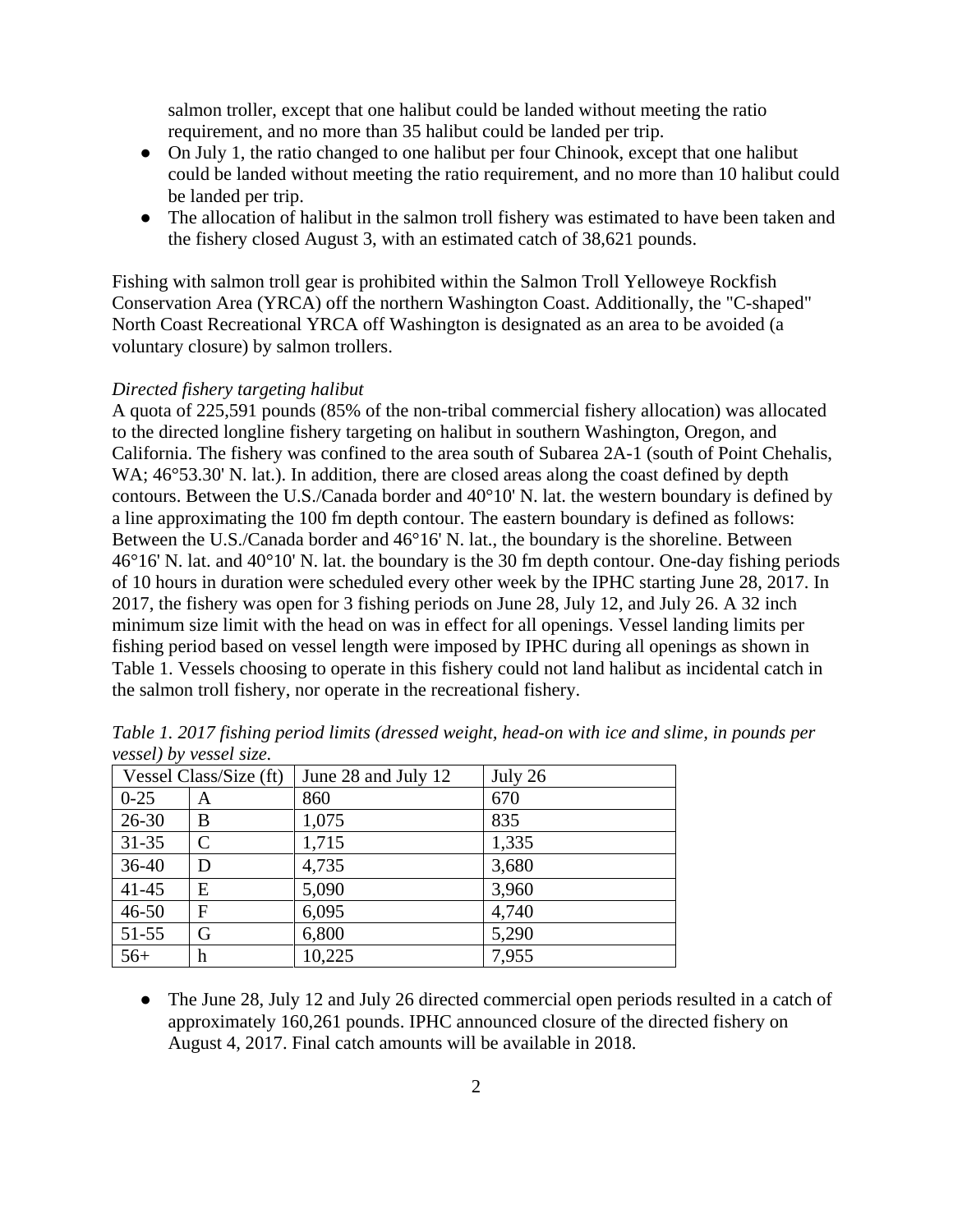*Incidental halibut catch in the sablefish primary longline fishery north of Point Chehalis, WA* A quota of 70,000 pounds was allocated to the primary sablefish fishery in Area 2A as incidental catch north of Point Chehalis, WA. This incidental fishery is only available to vessels with a groundfish limited entry permit endorsed for longline gear with a sablefish tier limit and with an IPHC license. Beginning April 1, the incidental landing limit was 110 pounds (dressed weight) of halibut per 1,000 pounds (dressed weight) of sablefish and up to 2 additional halibut in excess of the landing limit ratio. Effective May 11, the landing limit was changed to 140 pounds (64 kg) dressed weight of halibut for every 1,000 pounds (454 kg) dressed weight of sablefish landed and up to 2 additional halibut in excess of the 140 pounds per 1,000 pounds ratio per landing. The fishery was confined to an area seaward of a boundary line approximating the 100-fm depth contour. Fishing was also prohibited in the North Coast Commercial YRCA, an area off the northern Washington coast. In addition, the "C-shaped" North Coast Recreational YRCA off Washington is designated as an area to be avoided (a voluntary closure) by commercial longline sablefish fishermen.

• Through October 16, this fishery is projected to have landed 31,177 pounds.

### SPORT FISHERIES (NON-TRIBAL)

529,098 pounds were allocated between sport fisheries in Washington (35.6% of non-tribal share, minus 70,000 pounds allocated to the incidental catch in the sablefish primary fishery), Oregon (29.7% of the non-tribal share), and California (4.0% of the non-tribal share). The allocations were further subdivided as quotas among six geographic subareas as described below. Unless otherwise noted the daily bag limit in all subareas was one halibut of any size, per person, per day.

### *Washington Inside Waters Subarea (Puget Sound and Strait of Juan de Fuca)*

This area was allocated 64,962 pounds (23.5% of the first 130,845 lbs allocated to the Washington sport fishery, and 32% of the Washington sport allocation between 130,845 and 224,110 pounds). The fishing season in Puget Sound was open May 4, 6, 11, 21, 25, and June 1, 4, 10, and 17.

• The estimated total catch in this area is 60,300 pounds.

### *Northern Washington Coastal Waters Subarea (landings in Neah Bay and La Push)*

The coastal area off Cape Flattery to Queets River was allocated 115,599 pounds (62.2% of the first 130,845 pounds allocated to the Washington sport fishery, and 32% of the Washington sport allocation between 130,945 and 224,110 pounds). The fishery was open for nine days (May 4, 6, 11, 21, 25, June 1, 4, 10, and 17), and closed on June 17 without enough quota remaining to reopen the fishery. The "C-shaped" North Coast Recreational YRCA, southwest of Cape Flattery, was closed to sport halibut fishing.

• The estimated total catch for this area is 100,410 pounds, which is 15,189 pounds under the quota.

### *Washington South Coast Subarea (landings in Westport)*

The area from the Queets River to Leadbetter Point was allocated 50,307 pounds (12.3% of the first 130,845 pounds allocated to the Washington sport fishery and 32% of the Washington sport allocation between 130,845 and 224,110 pounds). This subarea operates with an all-depth fishery and a nearshore fishery. When open, the nearshore fishery occurs in waters between the Queets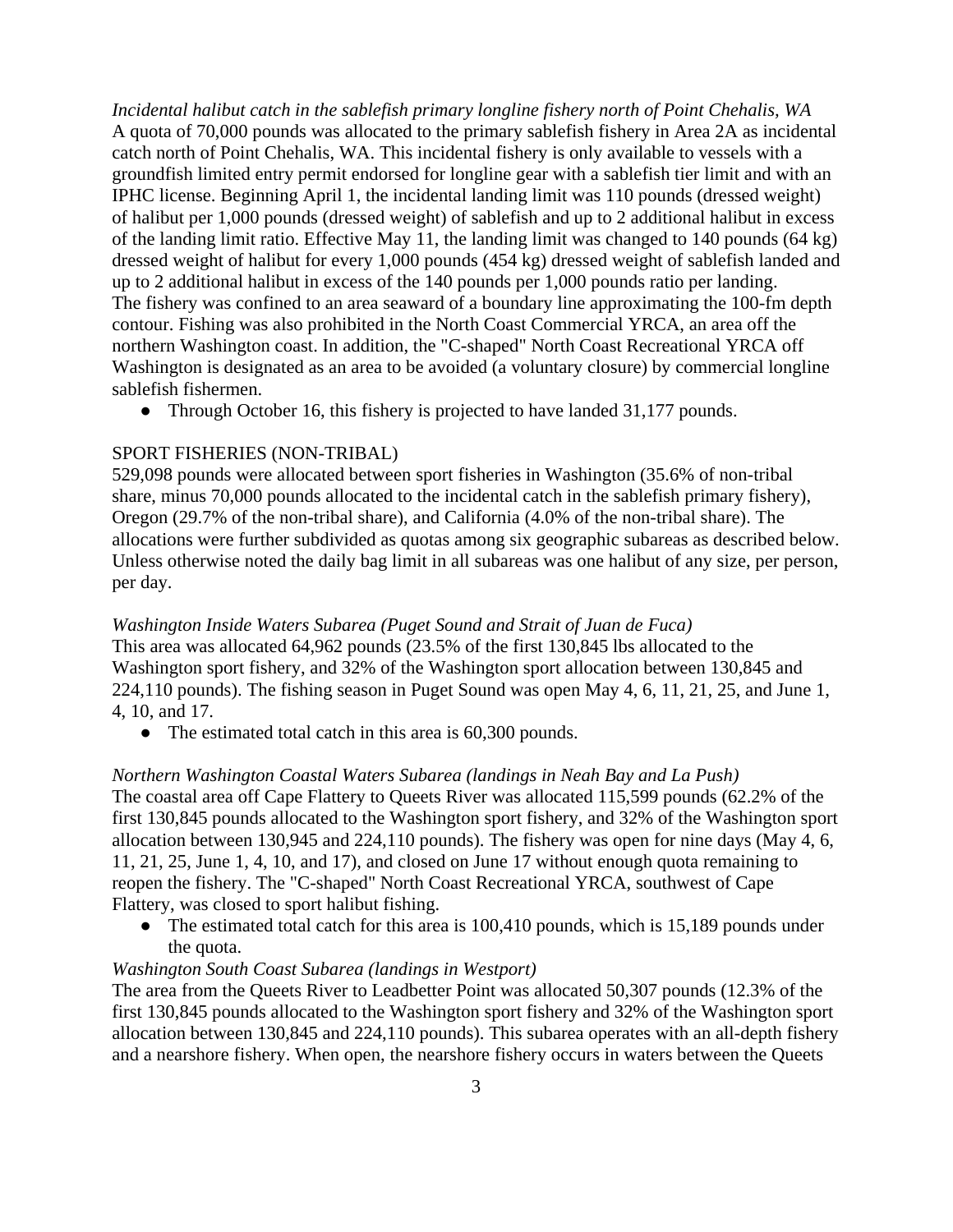River and 47°25.00' N. lat. south to 46°58.00' N. lat., and east of 124°30.00' W. long. The south coast subarea quota was allocated as follows: 2,000 pounds to the nearshore fishery and the remaining 48,307 pounds to the primary fishery. The all-depth fishery was open five days on May 4, 6, 11, 21, and June 17. The nearshore fishery remained closed due to overages from the all-depth fishery.

• The all-depth fishery estimated catch is 61,061 pounds which is 12,754 pounds over the quota.

## *Columbia River Subarea (Leadbetter Point to Cape Falcon)*

This sport fishery subarea was allocated 12,799 pounds, consisting of 2.0% of the first 130,845 pounds allocated to the Washington sport fishery, and 4.0% of the Washington sport allocation between 130,845 and 224,110 pounds, and 2.3% of the Oregon sport allocation. The fishery operates with an all-depth and nearshore fishery. The nearshore fishery is allocated 500 pounds to accommodate incidental halibut retention during groundfish fishing when the all depth halibut fishery in this area is closed.

- The all-depth fishery was open May 4-7, 11-14, 18-21, and 25. It reopened on June 17 for one day. The nearshore fishery opened May 2.
- The all-depth fishery estimated catch is 13,830 pounds which is 1,531 pounds over the subarea quota.
- 1,011 pounds were transferred from the all-depth to the nearshore fishery when it closed May 25. There was enough quota to open all Washington fisheries, including the Columbia River all-depth, for an additional day on June 17. The nearshore fishery continued until closure June 23 with 316 out of 500 pounds remaining.

# *Oregon Central Coast Subarea (Cape Falcon to Humbug Mountain)*

This sport fishery subarea was allocated 240,812 pounds (93.79% of the Oregon sport allocation).

Three seasons occurred in this subarea:

- 1. a restricted depth nearshore (inside 40-fathom) fishery, open June 1-July 30 and reopened September 3, 7 days a week;
- 2. a fixed Spring season in all depths that was open on May 11-13, 18-20, June 1-3, 8-10, 15-17, June 29- July 1;
- 3. a Summer season in all depths that was open August 4-5, August 18-19, September 1-2, and September 15-16.

Harvest in this subarea in these seasons is summarized in the bullets below.

- The inside 40-fathom fishery has an estimated catch of 34,588 pounds, as of October 16, which is 1,043 pounds under the quota of revised quota of 35,631 pounds. The fishery is ongoing, and catch is still accruing.
- The Spring all-depth fishery resulted in an estimated catch of 145,635 pounds, which is 6,077 pounds under the spring allocation.
- Quota left from the Spring all-depth fishery (6,077 pounds) was transferred to the Summer all-depth fishery.
- The Summer all-depth fishery resulted in an estimated catch of 63,546 pounds, which is 2,735 pounds under the revised allocation of 66,280 pounds.
- The remaining 2,735 pounds was transferred to the Central Coast nearshore fishery.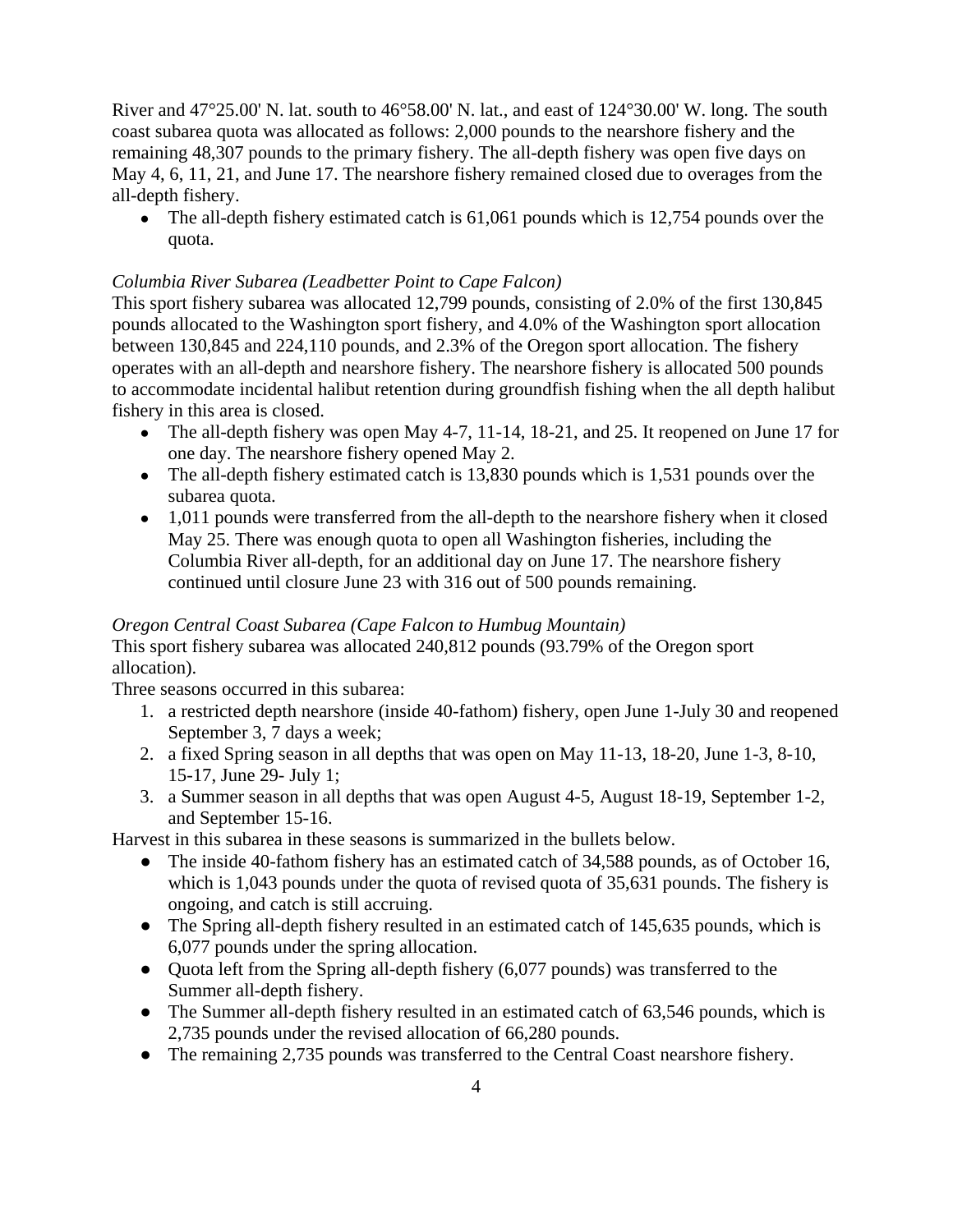## *Southern Oregon (Humbug Mountain to the OR/CA Border)*

This sport fishery was allocated 10,039 pounds (3.9% of the Oregon sport fishery allocation minus the Oregon contribution to the Columbia River subarea). This area has a pre-set season of 7 days per week from May 1 to October 31. The fishery is ongoing, and catch is still accruing.

- On August 28, 4,000 pounds from this subarea was transferred to the Central Coast nearshore subarea, resulting in an adjusted allocation of 6,039 pounds.
- This fishery has an estimated catch of 2,733 pounds, as of October 16, which is 3,306 pounds under the adjusted quota.

## *California (Off the California Coast)*

This sport fishery was allocated 34,580 pounds (4.0% of the non-tribal share). The fishery was open May 1- June 15, July 1- 15, August 1-15 and September 1-10. The fishery was closed on September 10 because catch projections estimated the quota had been taken and there was not sufficient quota for the fishery to remain open.

• This fishery resulted in an estimated catch of 32,317 pounds, as of October 16, which is 2,263 pounds under the quota of 34,580 pounds.

## TRIBAL FISHERIES

465,500 pounds (35% of the Area 2A TAC) was allocated to tribal fisheries. The tribes estimated that 29,600 pounds would be used for ceremonial and subsistence (C&S) fisheries and the remaining 435,900 pounds were allocated to the commercial fishery.

- The unrestricted fishery was open March 20 (11 hours) and April 15-16 (39 hours). The unrestricted fishery landed 264,005 pounds in 306 landings.
- The restricted fishery was open May 1-2 (35 hours), with a 500 pound/vessel/day limit. The restricted fishery landed 41,608 pounds in 172 landings.
- The late fishery was open May 19-20 and  $22-23$  (34 hr.) with a 2,500 pound/vessel/day limit, and June 18-19 and July 21-22 (34 hrs.) with a 1,000 pound/vessel/day limit. The late fisheries totaled 126,870 pounds in 186 landings.
- The total landings for all tribal fisheries is 432,483 pounds, which is 3,417 pounds under the tribal commercial allocation. The C&S fishery will continue through December 31 and estimates of catch will be reported by the tribes in January 2018.